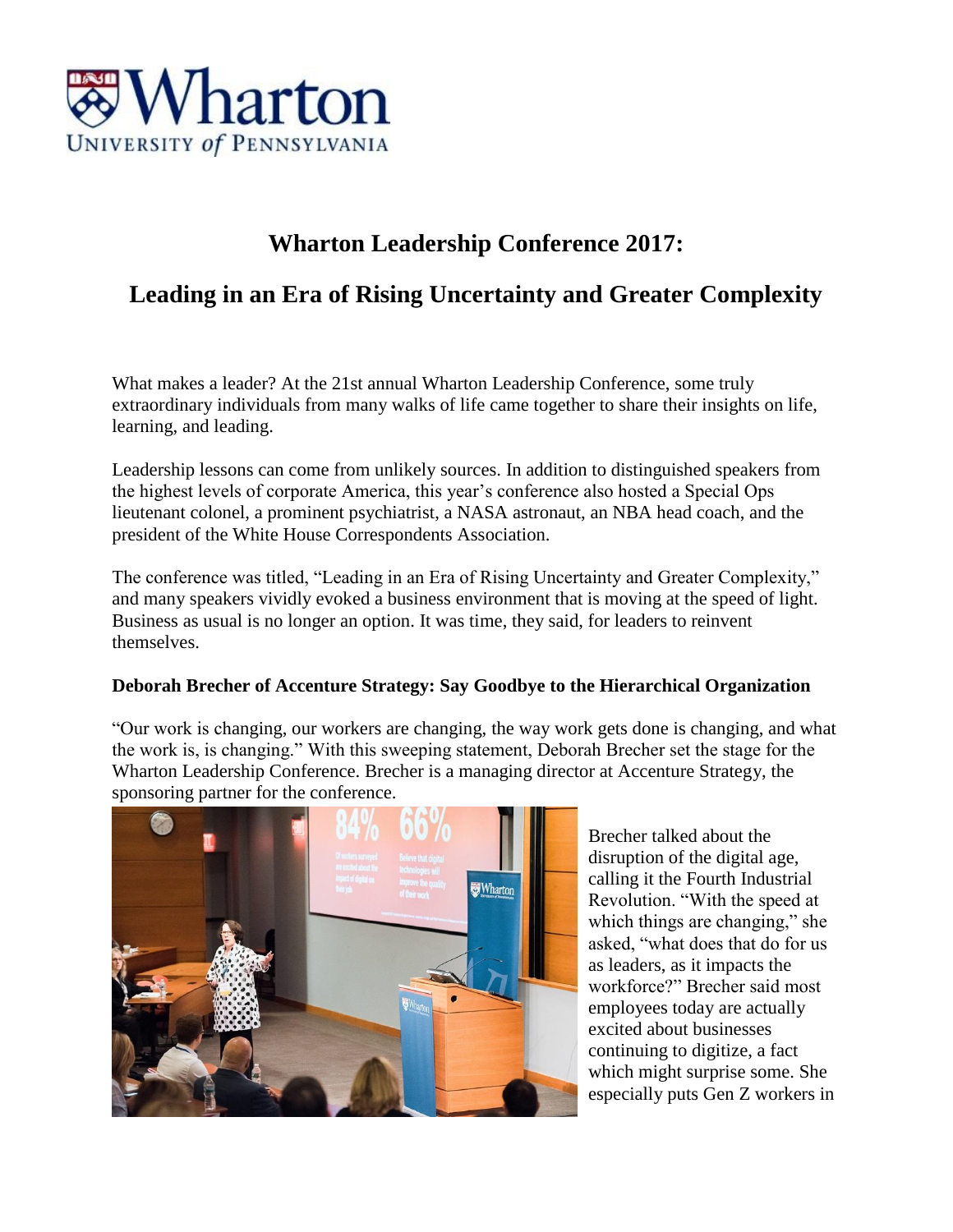this category, whom she calls "digital natives." "So they are grateful that we're finally getting around to it, because they come to work and wonder why we are so slow."

According to Accenture Strategy's projections, digital won't mean lost jobs as much as it will mean different jobs. Brecher emphasized the importance for leaders of continually re-skilling the workforce at all levels of the organization, top to bottom. She pointed out, for example, that only ten percent of board members today are digitally savvy.

Brecher stated that work itself is being redefined, and discussed the concept "liquid workforce." "Liquid workforce means I have open-system access to a workforce that doesn't reside inside my four walls." And it is thoroughly collaborative, she said. "Organizations are getting flatter because the work needs to go faster, and more people need to be involved."

"How many of you work in a classic hierarchical organization?" Many hands in the audience went up. "Okay. We're kissing that goodbye," said Brecher.

## **Jeff Tiegs of Guardian Group: "To Free the Oppressed"**

For retired lieutenant colonel Jeff Tiegs, a 25-year veteran Special Ops commander in Iraq and Afghanistan, leadership is all about relationships. Even though the military maintains a hierarchical chain of command, often small groups of soldiers must make decisions together, onsite.

"Why I'm talking about small unit leadership is, it's *all* small unit leadership," he said. "I don't care if you're the CEO of a Fortune 500 company, a politician, a corporal team leader, or a general in the army." And, he said, if you don't forge a strong relationship with the small element that you truly influence and leverage, things begin to break down.

For Tiegs, the idea of smallgroup leadership involves nurturing a profound level of trust. He quoted the ancient Chinese writer Sun Tzu from his renowned *The Art of War*: "Regard your soldiers as your children, and they will follow you into the deepest valleys." "[You need to] treat your *employees* like your children," he exhorted the business audience. "We way lose sight of that."



Sometimes trust involves letting people do the jobs they do well and not micro-managing. Tiegs poignantly illustrated this principle with the true story of a K-9 dog whose leash contained a quick-release feature. Detecting a suicide bomber hiding in an outdoor bathroom, the dog went off-leash as it was trained, attacking the bomber and losing its own life but saving many others.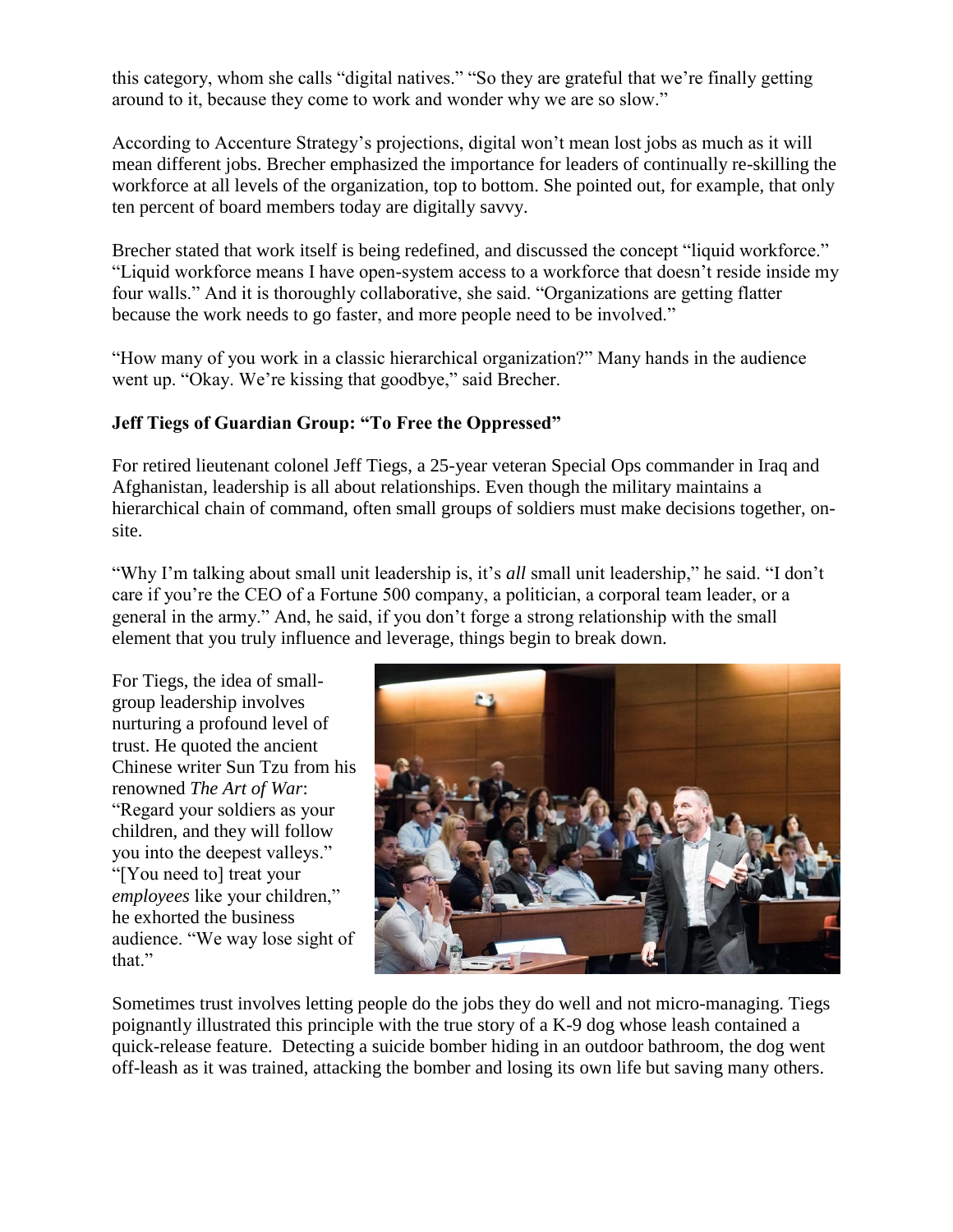"The K-9 handler has to let go of his control of that dog, and trust that he's going to do the right thing."

Tiegs continues his leadership today as Chief Operating Officer of Guardian Group, an organization that combats sex trafficking in the United States. He notes that in this capacity he continues to help battle terrorism, since money from human trafficking along with drugs and guns is often used to support terrorist activity. For Tiegs it is all part of his "commitment to fight, to fight for others, to free the oppressed."

#### **Diane Gherson of IBM: Agile is the Name of the Game**

Many people don't really associate IBM with innovation. They hear the acronym and think of a bunch of guys in white shirts and blue suits, said Diane Gherson. But it's an outdated notion to say the least, and Gherson in her talk shared why.

As IBM's chief human resources officer, Gherson has been responsible for some of the most significant innovations in the HR management space. She is a leader in predictive analytics: in fact, in 2013 she was awarded a patent in the field.

Speaking about organizational transformation, Gherson said some companies including IBM are recognizing the benefits of agile workplaces and design thinking. She explained how these



systems differed from conventional ways of introducing workplace programs, including in HR. "You put the user in the center," she said. "You work *with* the people who are going to be using the program; you test, test, iterate, iterate; you don't roll it out, ever… And you're continuously asking people to help you make it better." With an agile workplace, she said, employees are no longer consumers or bystanders, but owners and participants.

Gherson said that IBM has flattened its overall company structure and set up small, specialpurpose, entrepreneurial groups. It has trained 165,000 people in agile methodologies, and renovated an area the size of 161 football fields as "agile" working space to promote collaboration among employees.

And an agile workplace demands agile leadership, Gherson stated. It requires leaders who pivot, who can admit errors, and who have the ability to listen and respond quickly to change. But candidates have not been showing up with these behaviors, she said. So IBM's HR identified a new series of characteristics to measure people on, and began using it for selection into leadership roles.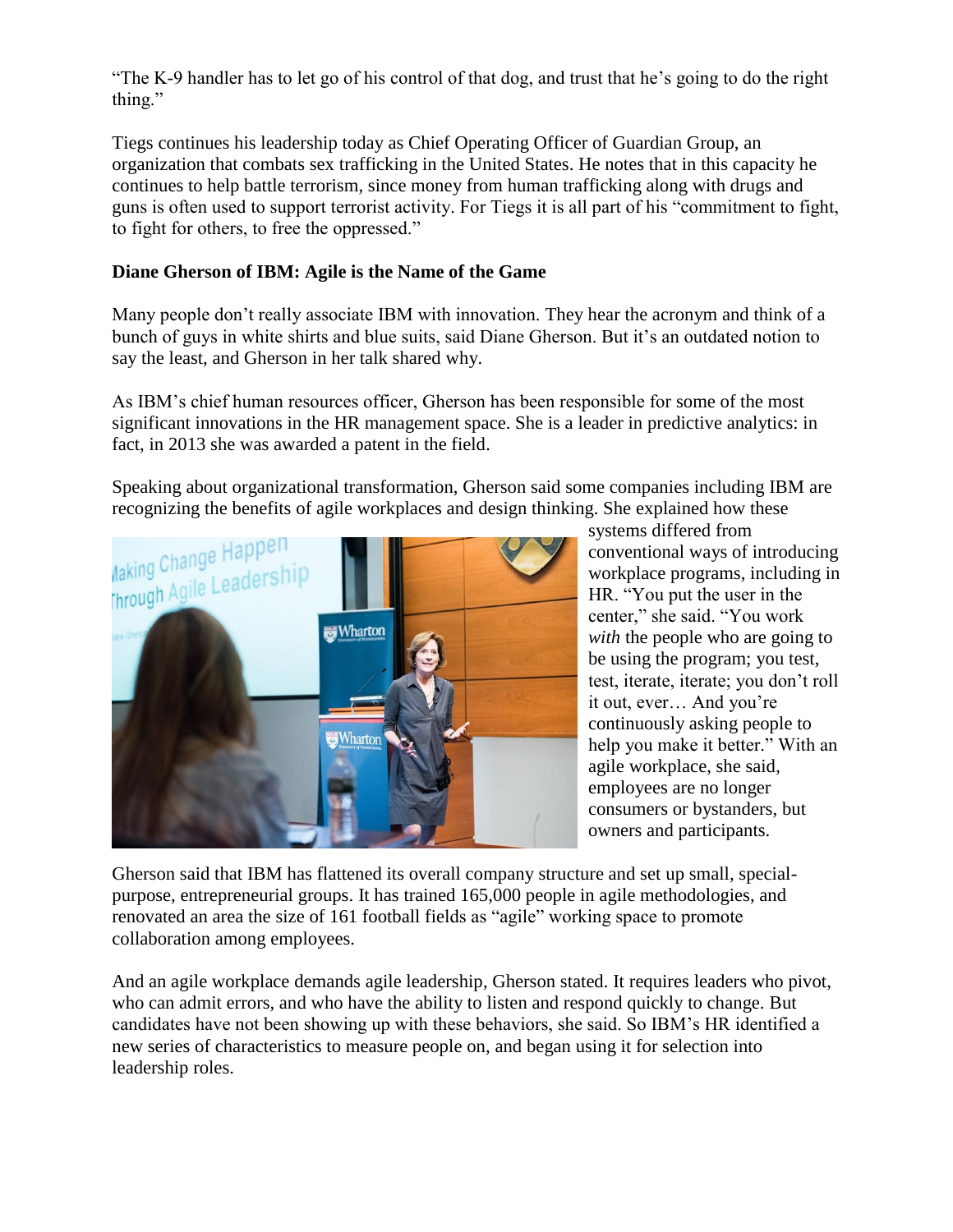Gherson was proud to state that in the last three years, IBM's engagement survey has gone up 22 percent as a result of some of the changes, particularly in leadership.

"Technology is being redefined," said Gherson. "But we as leaders need to redefine ourselves."

## **Maria Oquendo of the Perelman School of Medicine: The Value of Service**

Highly-lauded psychiatrist Maria Oquendo, M.D., Ph.D. shared her leadership lessons. An internationally-recognized expert on depression and suicide, Oquendo is the chair of psychiatry at the Perelman School of Medicine of the University of Pennsylvania and the president of the American Psychiatric Association.

Oquendo laid out seven qualities that she believes are critical for successful leadership. They were readiness to serve; deep determination; recalcitrant persistence; commitment to quality; openness to feedback; devotion to developing people; and unfailing honesty.

About the number one quality readiness to serve—she noted that she hadn't always thought of it that way. "As a Latina raised in a very traditional home, I was raised to be at the service of others: most importantly, men and my elders." Service in that context was far from being the leader; it really was about "being the low man on the totem pole."

In fact, she said, the importance of service in leadership didn't crystallize for her until twelve



years ago in a rather unexpected setting: while volunteering to help at her son's middle school dance. Another mother, whom she didn't know, commented to her, "You [probably] run something quite big, don't you?" At the time, Oquendo was running a world-class laboratory studying the neurobiology of suicide for a major research group.

When Oquendo asked her how she could tell, the woman responded, "You haven't stopped since you got here. When there were not kids to serve, you started organizing things." Oquendo had instinctively being doing things like tying up the trash, checking on the supply of cups, and making sure the youngsters had a good selection of soft drinks to choose from.

"And it dawned on me then, she was right," said Oquendo. "Being a leader was not about being the boss… about telling people what to do… about being in charge. It was about service. It was about making sure that the team had what it needed, when it needed it; it was about making sure that the goals of the team were met, and met with excellence."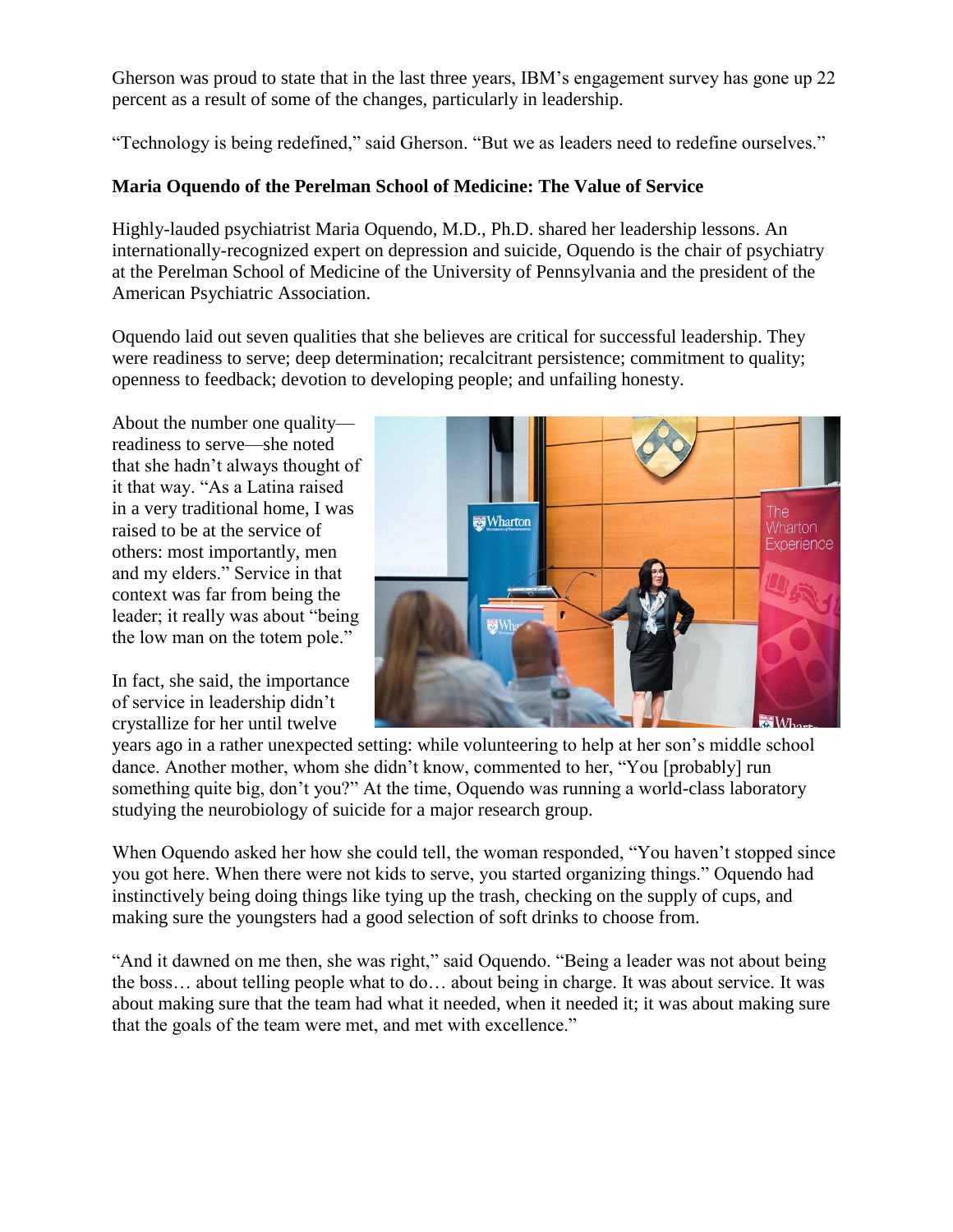## **Laxman Narasimhan of PepsiCo: Leading in Emerging Markets**

Laxman Narasimhan, the CEO of PepsiCo Latin America, said that today change is a constant. He quoted a lyric from Pink Floyd: "And every day the paper boy brings more."

"The problem right now is, it's not every *day*, it's literally every *instant*. And it's not the paper, it's the Internet… The world is always 'on' and you're literally always 'on,'" Narasimhan said. Moreover, in his particular world—Latin America—the 54 countries he deals with are experiencing unprecedented volatility, and in some cases, political turmoil.



Narasimhan identified several key trends or forces that affect him and many other business leaders. He called the first "Global Plus Local," saying, "The idea of being local is crucial… otherwise you're truly irrelevant." He gave the example of regulations being different in every country. These differences can impact product ingredients, posing challenges to creating a product and bringing it to market.

Another important aspect of

being local, he said is "truly understanding consumers… what drives preference, purchase, and interactions online." At the same time, "being global gives you scale and skill with the ability to bring it to local markets. Appropriately balancing the two and staying agile is key."

Narasimhan's second trend was "Technology Everywhere." Digital is reshaping business, he observed, and it is changing how PepsiCo approaches its consumers, customers, and its operations. As one example, he referenced the Lay's Potato Chips "Do Us a Flavor" online contest. "We've had several million entries," he said. "It's remarkable to see the engagement you get with consumers who want to be part of what you do."

Third was "Open Source." Narasimhan noted that the boundaries of corporations are changing and partnerships are gaining importance. PepsiCo, for example, works with Starbucks for ready to drink coffee drinks. And it forges alliances with other organizations for capabilities in analytics, digital, and consumer engagement.

Corporate trustworthiness and sustainability was emphasized as well. Narasimhan pointed out that PepsiCo's revenues of 63 billion actually makes it larger than many countries. In dealing with the varied landscape of Latin America, he said, "you've got to be a responsible citizen and know how to work across that entire spectrum."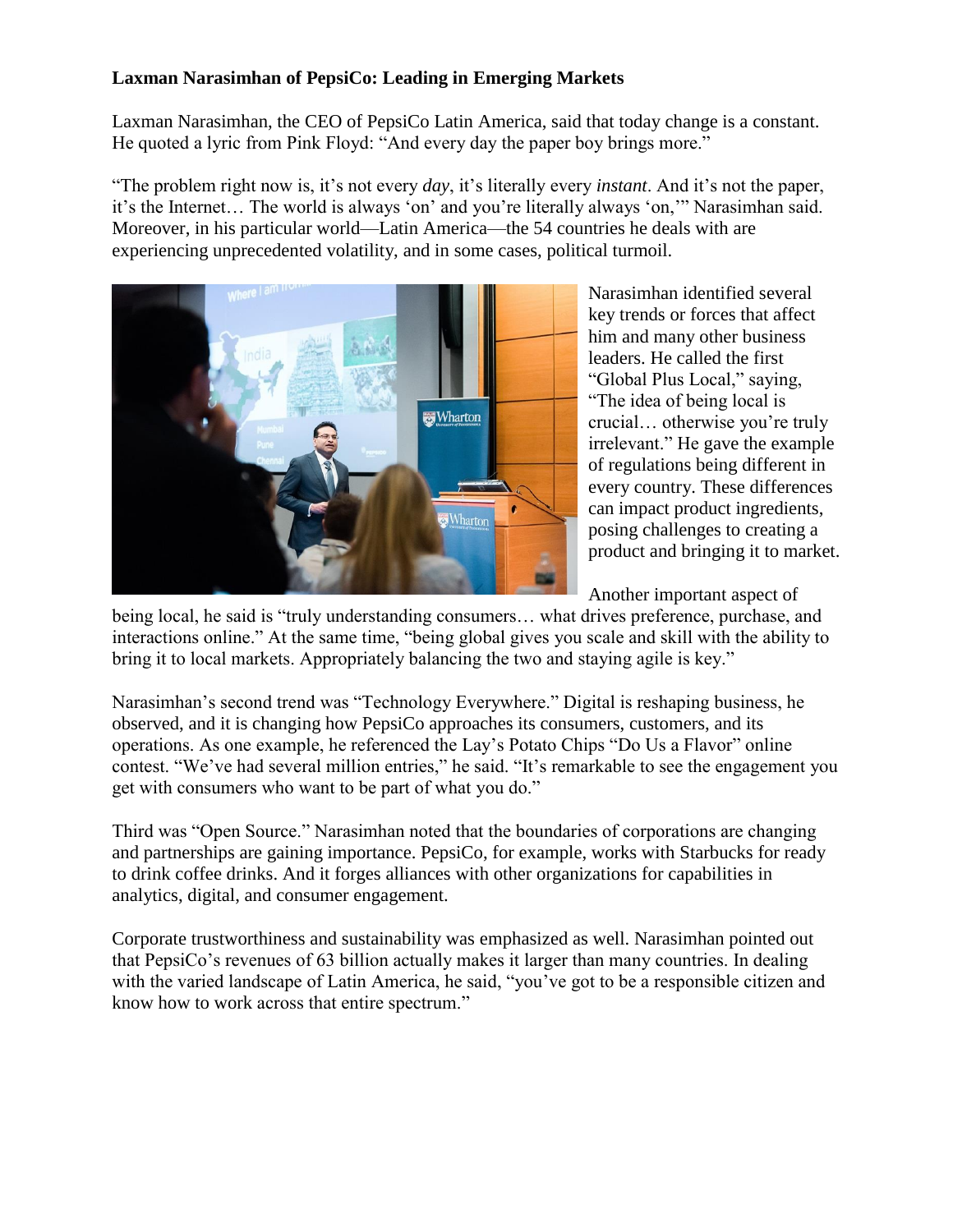## **Tricia Griffith of Progressive: "Doing the Right Thing"**

Starting as a claims rep trainee in 1988, Tricia Griffith worked her way up to become CEO last year of Progressive, one of America's top insurance companies. She talked about some of the leadership approaches that have brought her to where she is today.

While still the company's COO, Griffith introduced a target marketing concept that reflects her longstanding focus on understanding people and helping them become effective in their roles. "I realized that the people who were answering the phones to take sales calls, and to service our customers, really didn't understand the different types of customers," she said. But rather than introducing abstract labels like "nonstandard" or "preferred," she and her team designed four "personas."



She explained, for example, "Sam" is inconsistently insured; "Diane" has a car and maybe a renter's policy, but will likely buy a home later on; "The Wrights" have an auto and someone else's home; and "The Robinsons" (the Holy Grail customer, Griffith noted) have bundled auto and home insurance, and are likely to stay longer with Progressive.

"People now know what we're trying to get at, as we try to achieve our goals," said Griffith. The concept was so popular that analysts and even some competitors started using the personas.

Many of Griffith's leadership principles as CEO involve openness, authenticity, and values. She illustrated this with the company's handling of Hurricane Katrina. Normally when floods happen, insurance companies sell damaged cars to salvage dealers, who refurbish them and sell them elsewhere in the country. While this is all perfectly legal, said Griffith, the company's leadership hesitated when it came to Hurricane Katrina. Then, "we made the decision to crush every one of those cars. It cost us millions," she said, noting that Progressive was the only insurance company to do so.

"What if a year later, your daughter or son [had ended up] driving one of those cars? That doesn't feel that great," she said. "There's *legal*, and then there's *right*. And you should always use the standard of right."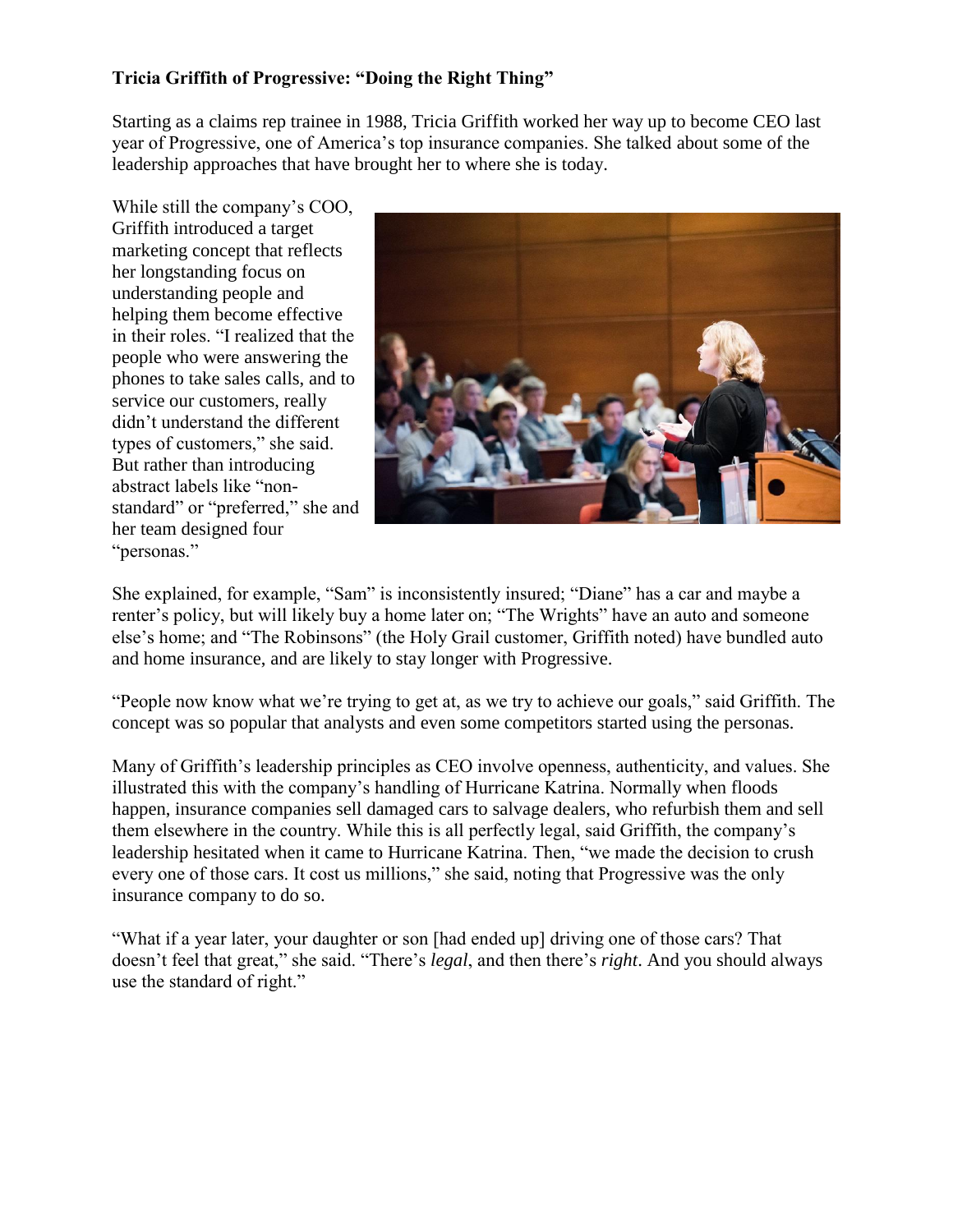## **Brett Brown of the NBA: "I'd Rather Be Trusted than Loved"**

For Brett Brown, head coach of the Philadelphia 76ers (and former assistant coach of the San Antonio Spurs under Gregg Popovich), creating an atmosphere of trust is paramount to leadership.

"All over the place, there are different ways to lead," he said. "I will tell you that for me, I would rather be trusted than loved." He added that if you lose any hint of integrity or honesty, "you've got no shot."



He talked about what it's like to coach up-and-coming basketball players who may be only nineteen years old and find themselves offered a contract worth something like \$30 million. "They feel, like we all would, bullet-proof. But they still have antennas where they understand sincerity," he said.

Brown spoke about the tremendous importance of mentors in his own development and for that of a leader in

general. "My privileged basketball life has been around basketball royalty," he said candidly. This process began with the discipline instilled in him by his father Bob Brown, who coached him when he attended South Portland High School. Brown also talked admiringly of the "mental toughness" of Louisville Cardinals' coach Rick Pitino—under whom he played while attending Boston University—and the "wisdom and perspective" of coach Lindsay Gaze of Australia's Melbourne Tigers, with whom Brown served as assistant coach from 1988 to 1993.

Brown shared that one of the leadership qualities he has found challenging to develop is the ability to delegate. "It was never a strong point of mine. I wanted to do it all. And I was very adamant [with] the people that were underneath me, 'this is the way it's done.'" He said that was his version of leadership as late as ten years ago.

Today, he delegates to eleven people who assist with offense, defense, and analytics, and he takes a different approach. "I've learned that they have a better chance of doing things really better if they do it the way that *they* see it… I encourage them in being creative."

#### **Chris Cassidy of NASA: Leading in Outer Space**

NASA Chief Astronaut Chris Cassidy is a veteran of six spacewalks. On the sixth one, on July 16, 2013, his fellow spacewalker Luca Parmitano almost didn't make it back alive. Cassidy captivated the audience with the harrowing tale and the leadership lessons that stayed with him as a result.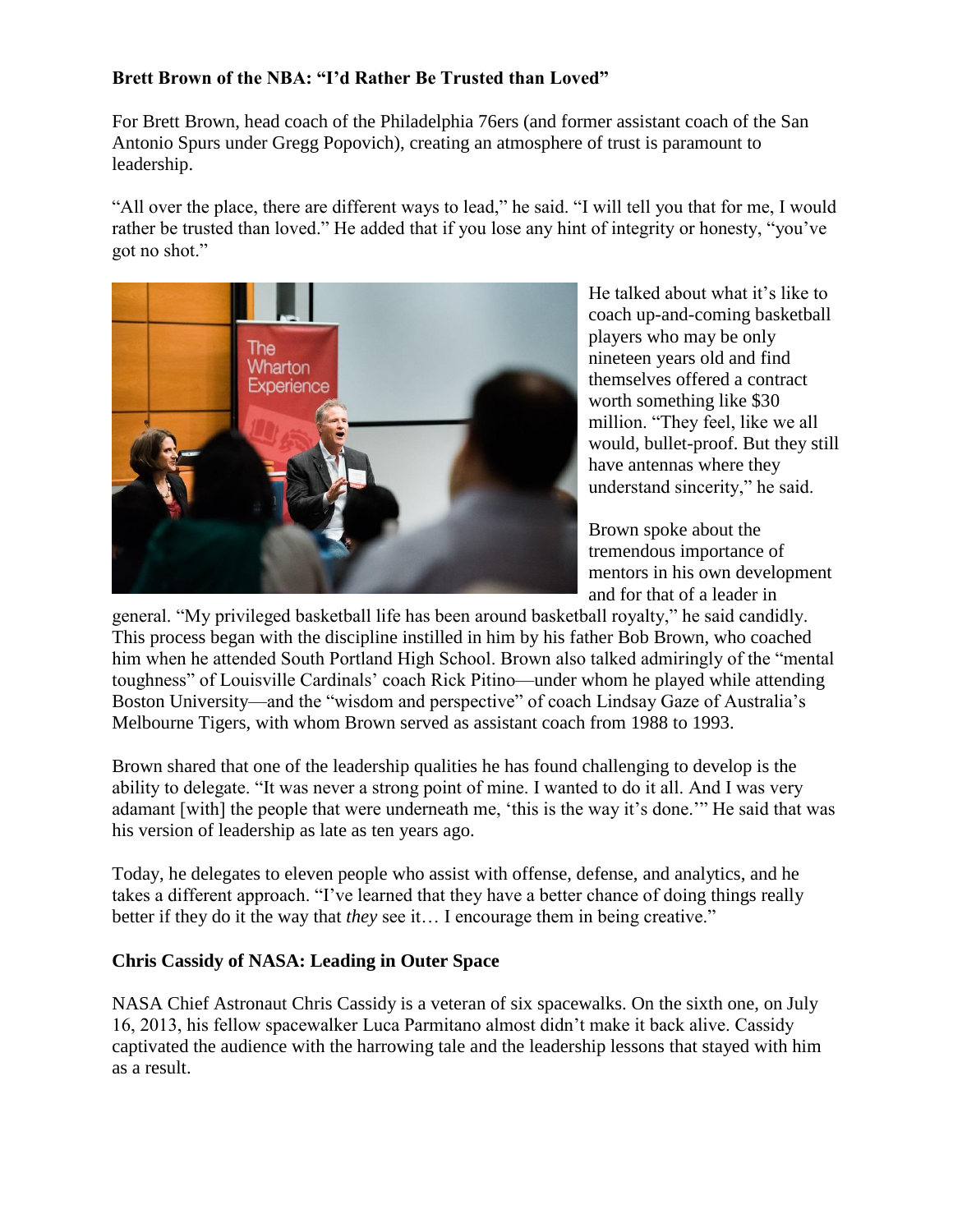Early in the spacewalk, Parmitano mentioned he felt moisture on the back of his head. When a concerned NASA eventually terminated the spacewalk after an hour (it was supposed to last six hours), Parmitano began to move back toward the ship. The motion caused a large amount of

water to suddenly flood the helmet, clogging his ears, eyes, nose, and communication microphone so he could only grope his way back and finally made it through the airlock. An ABC News headline that day announced, "Astronaut Nearly Drowns on Spacewalk."

Cassidy said that as a leader there were things he would have done differently. He talked about the perils of "groupthink," for one. Both the astronauts and



NASA personnel assumed that the leak was coming from Parmitano's water drinking bag. But later it was discovered to be a leaky cooling system in the spacesuit. "It 'couldn't possibly have happened,' but it did," said Cassidy.

He also emphasized the importance of clear communication. In a spacewalk the previous week, Parmitano had mentioned feeling slight moisture inside his helmet, but neither he nor Cassidy had paid sufficient attention, Cassidy said.

Above all, Cassidy regrets not listening to his gut. When the word came from NASA to "terminate" the spacewalk (not "abort," which would have signified an emergency), Cassidy told Parmitano to go ahead while he completed a task. "OK, we're going to be separated for just a minute or two," he told himself. But he said that as he saw Parmitano disappear around the corner of the station, "I had this nagging feeling of, 'I really should be with my buddy right now."

Overall, Cassidy delivered a powerful lesson on analyzing problems, admitting errors, and the importance of trusting your instincts.

#### **Jeff Mason of the WHCA: Leading the White House Press Corps**

It's well known that the Trump administration displays a combative attitude toward America's free press. Trump has repeatedly used terms like "fake news," and "the enemy of the people," and posted a doctored video of himself beating up a character representing CNN. Press conferences have been marked by arguments and tension.

But president of the White House Correspondents Association (WHCA) and *Reuters* reporter Jeff Mason—while acknowledging Trump's statements are extreme and in some cases unacceptable—pointed out that other Presidents have had issues with the media as well. For example, under the Obama administration, "We didn't always get what we wanted… President Obama doesn't have an A-plus report card from the White House press corps." And that's